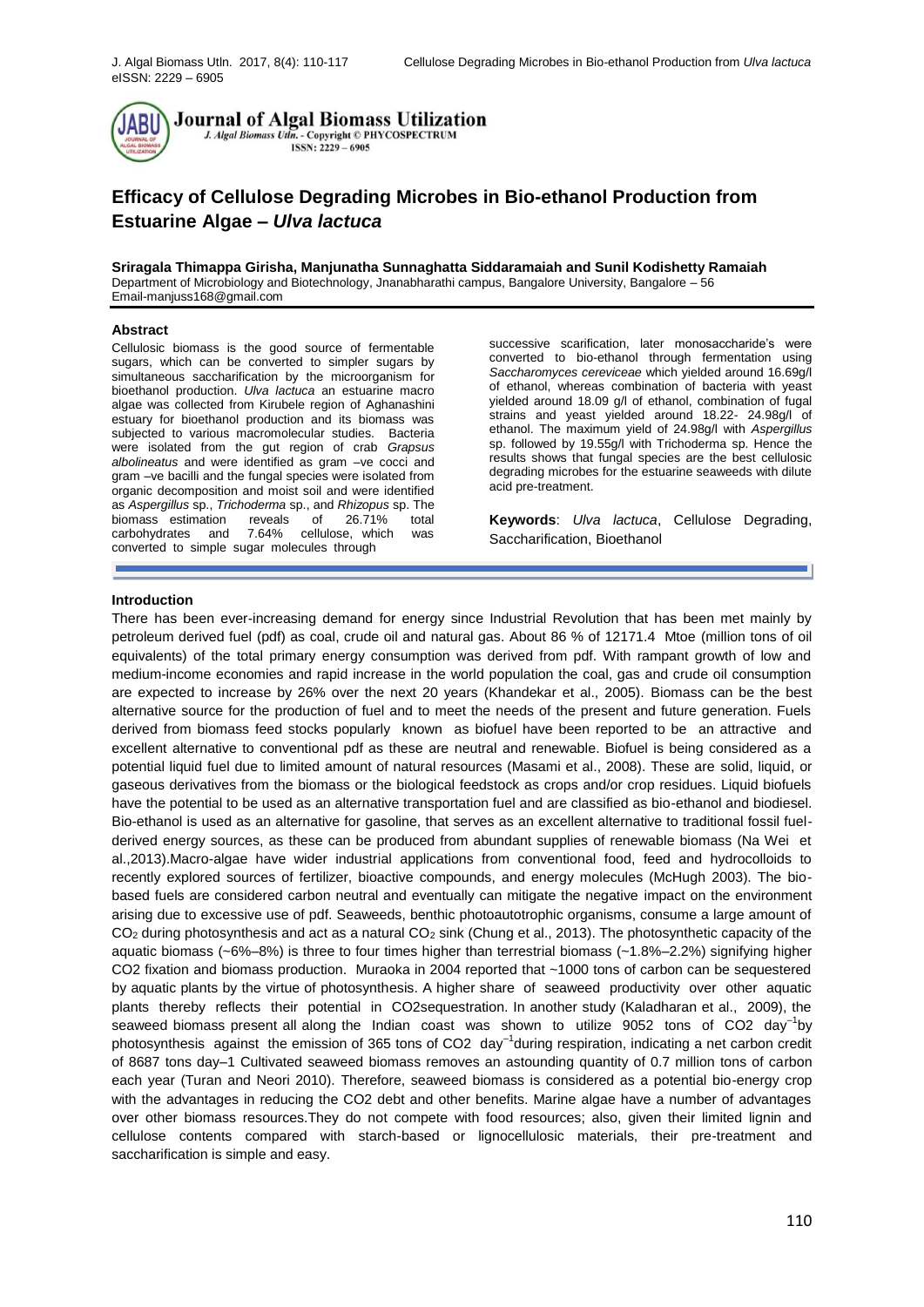Green-algae such as Ulva *spp., Enteromorpha spp*., and *Caulerpa spp.* Are composed of starch, cellulose, Ulvan and Mannan. Unlike the two other macro-algae species, it has a high cellulose content in the cell wall. Seaweed species with higher cellulose content together with higher growth rate is of great importance for sustainable bioethanol production. In this context green seaweed Ulva lactuca was selected for the assessing its credibility as a potential feedstock for bio-ethanol production based on its abundance and year round availability. Moreover, it is very much comparable to land plants with almost similar amounts of photosynthetic-pigment carotene and xanthophyll's (Suganya et al., 2013).Although there have been many studies reported in the literature on the production bio-ethanol, a majority of these studies are focused on raw seaweed as feedstock, that mainly involves physicochemical treatment, which is commonly used for the hydrolysis of ligno-cellulosic biomass. The production of ethanol from biomass involves saccharification of sugars, fermentation and distillation. Saccharification, involves breaking down complex polymers as cellulose into glucose that can be accomplished by two main methods i.e. enzyme hydrolysis and acid hydrolysis. Factors that affect hydrolysis include concentration of acid or enzyme, physical properties of the starting material, type of pre-treatment employed and the hydrolysis environment. Following hydrolysis of cellulose to glucose, fermentation of the glucose to ethanol can be accomplished with the help of bacteria or yeast using proven technologies (Cheung, 1995).Enzymatic based cellulosic ethanol production technology was selected as a key area for biomass technology development in the 1980's supported by the US Department of Energy (DOE). Post energy crisis in 1970's this method was used to scale up bioethanol production. The biological conversion of cellulosic biomass to fuel offers advantages as higher yields, higher selectivity, lower energy costs and milder operating conditions than chemical processes which were judged as high risk for industry to pursue at that time. However, recent application based tools in biotechnology and microbiology offers promising and significant advances that could dramatically reduce the cost and make ethanol productivity efficient (Bin Yang et al., 2011).

Kim et al.,(2001) reported production of 7.0 to 9.8 g/L bioethanol by from raw macroalgae (Laminaria japonica) via dilute-acid pre-treatment followed by simultaneous enzymatic saccharification and fermentation with *Saccharomyces cerevisae.* The low bioethanol yield obtained was because *S. cerevisae* could only consume glucose but not Mannitol, which was found to be 81% of the total sugars in the hydro lysates. Yeast, under anaerobic conditions, metabolizes glucose to ethanol primarily by way of the Embden–Meyerhof pathway (EMP Pathway).The overall net reaction involves the production of 2 mole of ethanol per mole of glucose, or 510g of ethanol per kg of glucose, giving a theoretical yield of 51%. However, their saccharification and fermentation are less commonly studied. Thus, special efforts are required to understand these processes with a view to identify the potential of such macro algae for bioethanol production(Khambhaty et al., 2012). reported various microorganism which are able to degrade cellulose, bacteria like *Trichonympha, Clostridium, Actinomycetes, Bacteroides succinogenes, Butyrivibrio fibrisolvens, Ruminococcus albus, and Methanobrevibacter ruminantium.* And fungal species like *Chaetomium*, *Fusarium*, *Myrothecium*, *Trichoderma*, *Penicillium*, and *Aspergillus* were also reported as cellulose degrading organisms. Cellulose degrading microbial taxa has significant for nutrition, degradation, biotechnology and carbon cycle metabolism, physiology and functional enzyme systems of cellulose degrading bacterial and fungal sp. that are responsible for the largest flow of carbon in the biosphere.

Cellulase enzyme is best when extracted from the gut portion of the organism which has the capability to digest the cellulose source as their feed. Gupta et al., (2011) reported the isolation of gut bacteria from insects like termites, bookworm, snails, caterpillars which was found to have a syntropic symbiotic micro flora for the degradation of cellulose. Lee et al., (2001) reported that cellulase are the inducible bio-active compounds produced by microorganisms during their growth on cellulosic matters, they were used in enzymatic hydrolysis of cellulosic substances. Although a large number of microorganisms are capable of degrading cellulose only a few of them produces significant quantities of cell-free bioactive compounds capable of completely hydrolysing crystalline cellulose in-vitro.

In consonance with the above raised issues and concerns, the present study attempts to produce bio-ethanol from marine seaweeds with the help of naturally available microorganism.

## **Materials and methods**

## *Seaweeds sampling***:**

Seaweed Ulva lactuca, was collected from two sites Belekan located to the north of Aghanashini estuary and Kirubele located to the South (Lat 14.391 ° to 14.585° N; Long 74.304 ° to 74.516° E)( Fig-1) Protocol followed in the sample collection and bioethanol prospects analyse. Samples were thoroughly rinsed with fresh water to remove salt and foreign materials such as epiphytes, shells sand, etc. Fig-2 depicts Ulva in natural habitat. Treated seaweeds were shade dried until they had constant weight. After being ground into fine powder sample were sieved to obtain uniform sized particles and sealed in zip lock covers for further analysis. Samples at Kirubele region were adequate (biomass, etc.)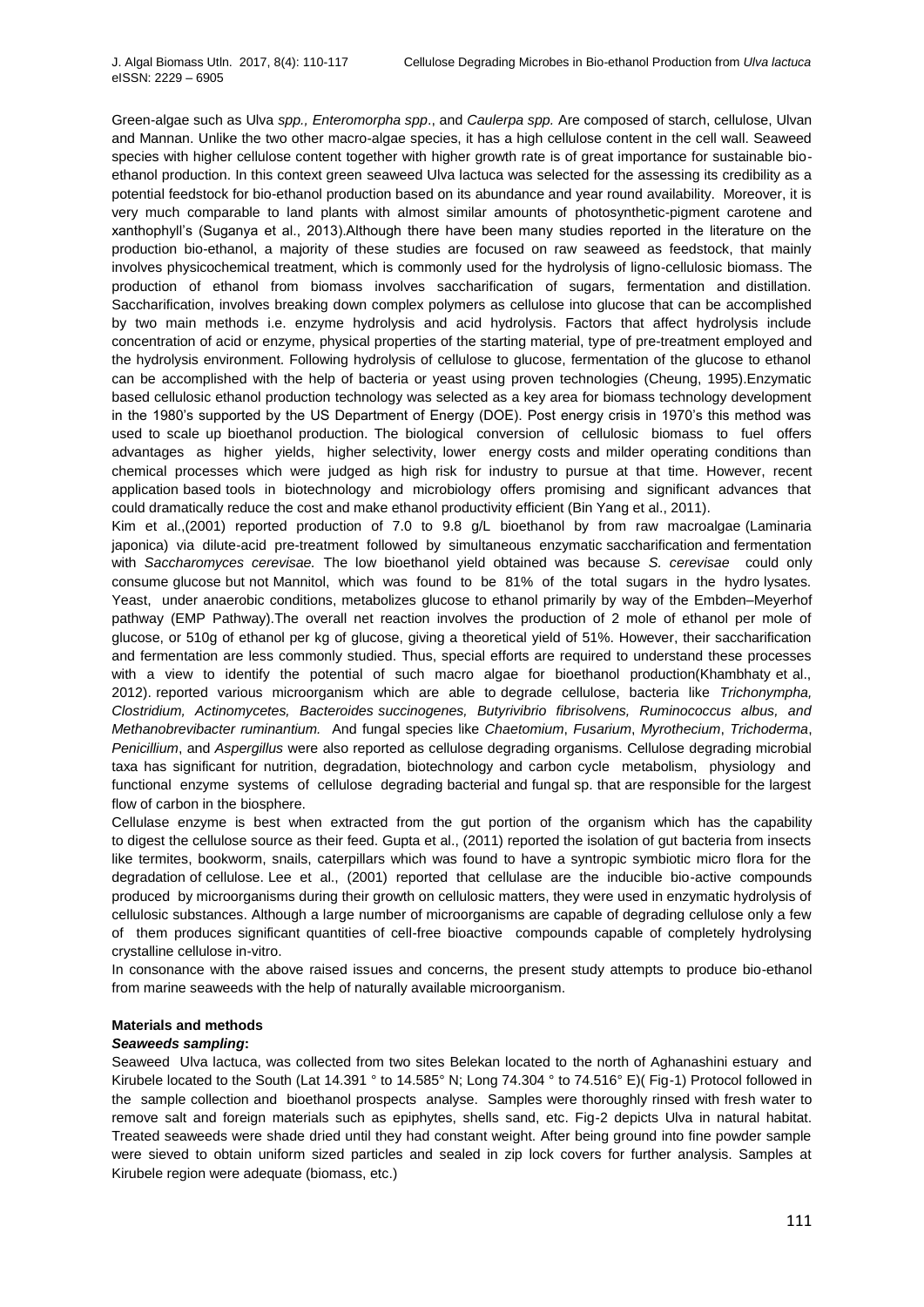

**Figure 1: Sampling locations - Belekan and Kirubele**



**Figure 2:** *Ulva lactuca* **in Aghanashini estuary - natural habitat**

#### *Bacteria Isolation***:**

The bacteria was isolated from the gut portion of brachyuran crabs(Grapsus albolineatus), which were also collected from the sampling locations (where seaweeds were collected). Gut region of these samples was dissected and macerated using phosphate buffered saline solution. Serial dilution was performed from 10<sup>-1</sup> to 10<sup>-7</sup> and plated on the Carboxy Methyl Cellulose agar medium for the isolation of cellulose degrading microorganisms. Continuous streaking was performed to obtain the pure and isolated colonies (Aneja, 2003). Biochemical test were performed using the IMViC kit (number – KB001) which was obtained from the Hi-Media (kit experiment). The pure cultures of cellulose degrading bacteria (Aneja, 2003) was isolated through catalase, oxidase and Congo red inhibition tests along with the kit experiments.

#### *Fungal Isolation***:**

Fungal isolates were obtained from the 2 types of soil samples – (i) soil which was used for decomposition of organic matter, (ii) normal moist soil. One of the soil sample was taken and diluted serially from 10<sup>-1</sup>to 10<sup>-6</sup>, which was plated on the potato dextrose agar. The plates were incubated in room temperature for about 7 days for the proper growth, followed with continuous streaking for isolation of pure culture. These fungal species were identified based on the spore structure and colony characteristics as per the standard protocol (Aneja, 2003).

# *Biochemical composition of Seaweed***:**

Estimation of Total Carbohydrate (Dubois et al., 1956) Estimation of reducing sugars by DNS method (Miller, 1972) Estimation of Cellulose (Updegroff, 1969) Estimation of protein (Lowry's method) Estimation of Lipid (Folch et al.1957).

# *Bioethanol production from Seaweed***:**

**a.** *chemical Pre-treatment***:** Sample was crushed into fine particles using mortar and subjected to acid pretreatment (dilute 2.5N HCl). 100 mg of the sample was taken in a test tube and 5ml of the diluted acid was added, covered it with foil paper and kept in boiling water bath for 3 hrs. After hydrolysis, sample was centrifuged at 5000 rpm for 10min and supernatant was collected and made up to 100 ml for further experiments.

**b.** *Culturing of the organism for enzymatic treatment***:** The sugars extracted from the seaweeds was taken in a sterilized conical flasks. Microorganisms were isolated, inoculated and incubated (bacteria at 37°C for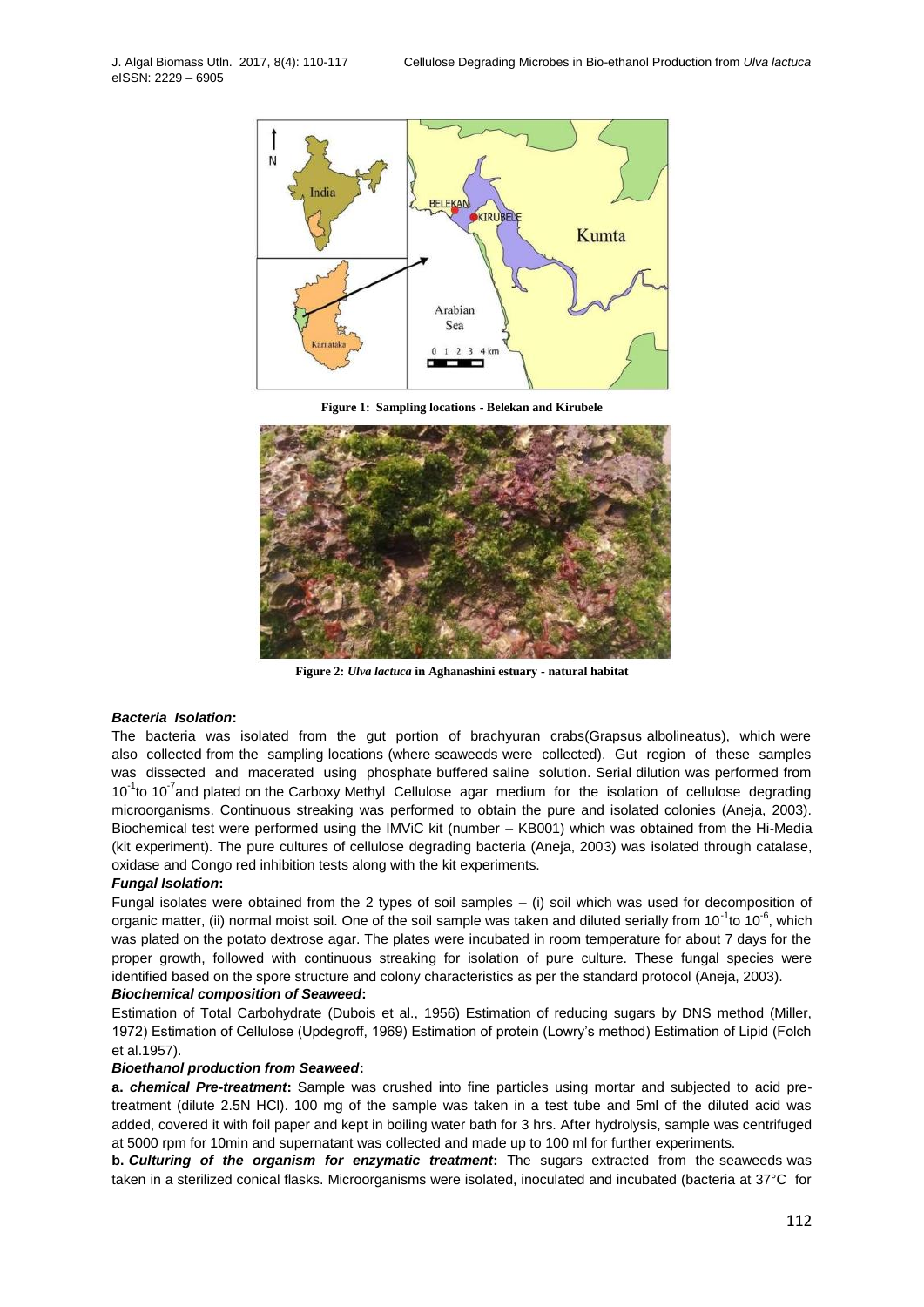24-48 hours; fungi at room temperature for 5-7 days). After the complete growth of the organism the fungal mat was filtered and only the seaweed extract was taken, in bacterial culture it was centrifuged and the pellet was discarded and the supernatant was collected. These extract was supplemented with 3 loop-full of yeast colonies which was obtained on the potato dextrose agar medium and was fermented for 3 days in a dark chamber with regular agitation.

**c.** *Fermentation***:** The sugars which were extracted from the seaweed sample was subjected to fermentation in an airtight container with an outlet (for the release of CO2). This process is carried out for 3 days to ensure maximum reducing sugar is converted to ethanol by yeast.

**d.** *Distillation of the extract***:** The extract after fermentation was subjected to distillation at boiling point (78°C for ethanol). The distilled sample was taken to estimate the amount of ethanol by potassium di-chromate method through a standard graph.

## **Results and discussion**

# *Chemical composition of seaweed***:**

Figure 3 represents the average composition (based on triplicate samples) of macro molecules such as total carbohydrate, reducing sugar, cellulose, protein and lipid in Ulva. The total carbohydrate was 26.7 % as per Phenol- sulphuric acid (PSA) method, which was comparable to the earlier report of 10.63 % and 28.58 % (Anantharaman et al., 2013) and lower compared to the report of ~35.27% (Chakrabarty and Santra, 2008).The reducing sugar with 80 % ethanol treatment that is followed as a standard procedure for estimation of RS was 5.09 % whereas the dilute acid pre-treated sample yielded 6.09 % that is attributed to better cleavage of bonds at a lower H<sup>+</sup> ion concentration. The above results show dilute acid pre-treated of the algal sample to be efficient that has resulted in comparatively higher amount of reducing sugar.The amount of cellulose in the Ulva species was 3.2 % and the dilute acid pre-treated sample yielded 7.64 % of cellulose. The results indicate that there is almost a two fold increase in cellulose extraction with the pre-treatment (dilute acid), due to better hydrolysis and degradation of complex polymer into simpler oligomers. The estimation of protein through Bi-uret technique indicate the protein content of 15.61% in Ulva samples. This is lower compared to the earlier reports of 22.2% (Mairh, 1991), which could be due to prevailing nutrient status, physico-chemical environment, etc. (Dave and Parekh, 1975).The lipid estimation show 3.66% of lipid, which is comparable to 3.15% -5.30% reported earlier in various green marine algae (Parthiban, et al., 2013).





#### *characterization of the bacterial isolates***:**

In this study, bacterial species were isolated from the gut portion of Grapsusalbo lineatus toexplore the potential of natural isolates for bio-ethanol conversion. Serial dilution was performed to get isolated colonies on the CMC agar medium. After incubation of about 37 °C the isolates were seen in10<sup>-3</sup>and 10<sup>-4</sup>dilution. Pure cultures were obtained by streaking method (figure-4). The morphological characteristics of the bacteria is provided in table 1, based on their shape, margin, elevation, size, texture, appearance, colour, optical property, and gram's reaction. Bacteria -1 was found to be gram –ve cocci (Figure-5) and bacteria-2 was found to be gram –ve bacilli (Figure-6).The bacterial isolates were characterized using biochemical result of both bacteria 1and 2 (table-2). The cellulose degrading test (Congo red inhibition test) shows clear zone (Figure-7).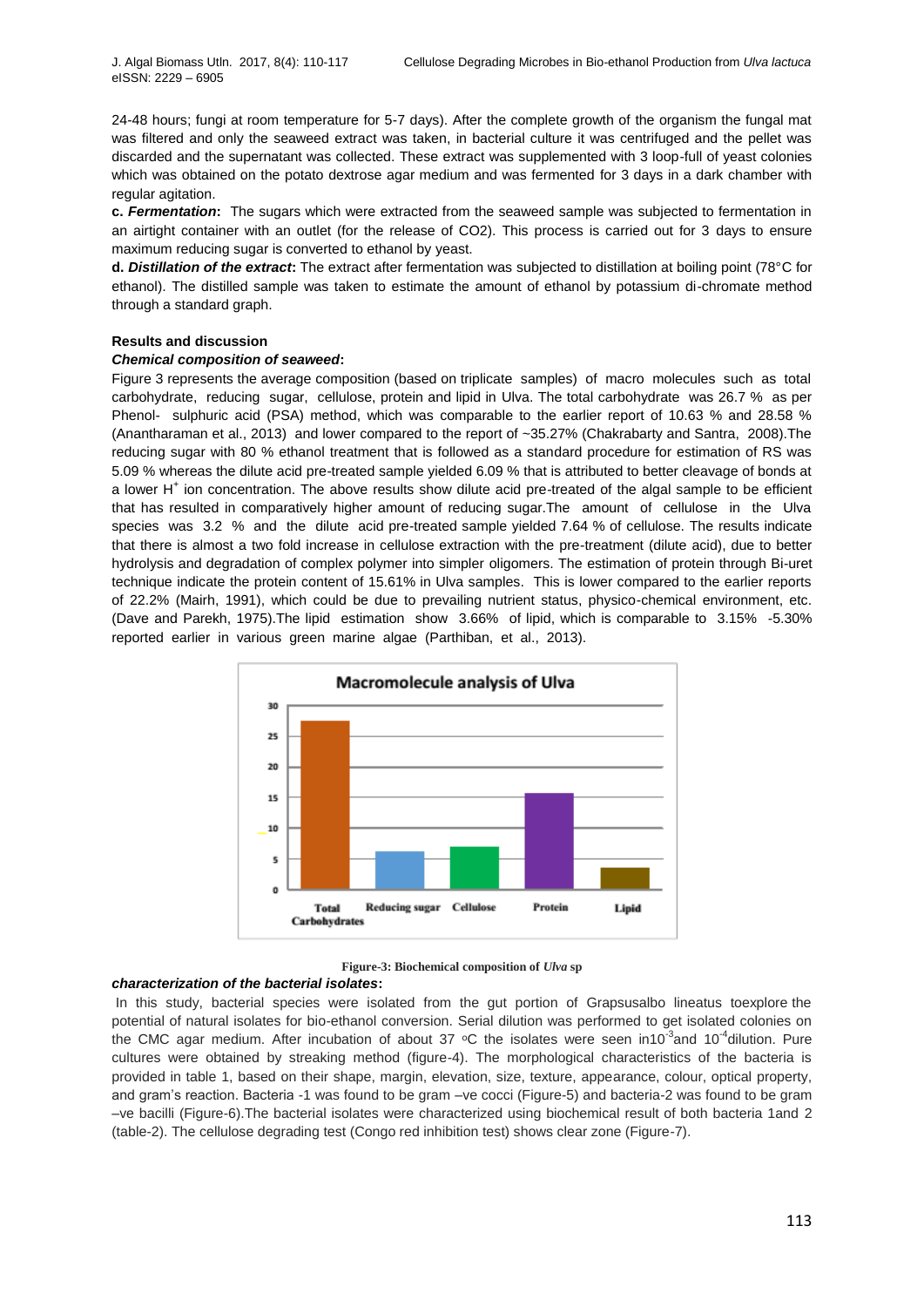| Table-1: Colony characterization of the bacterial isolates. |           |        |           |             |         |                         |       |                     |                    |
|-------------------------------------------------------------|-----------|--------|-----------|-------------|---------|-------------------------|-------|---------------------|--------------------|
| Morphology                                                  | Shape     | Margin | Elevation | <b>Size</b> | Texture | Appearance              | Color | Optical<br>property | Gram's reaction    |
| Bacteria 1                                                  | Rhizoid   | Lobate | Flat      | Moderate    | Smooth  | Glistening<br>(shining) | Cream | Opaque              | Gram -ve cocci     |
| Bacteria 2                                                  | Irregular | Lobate | Flat      | Small       | Smooth  | Glistening<br>(shining) | Cream | Opaque              | Gram-ve<br>Bacilli |



**Figure-4 Pure culture of bacteria 1 and bacteria 2 on nutrient agar (NA) plates**



**Figure-5, Bacteria-1 Figure-6, Bacteria-2**

**Table-2 Biochemical characterization of bacteria.**

| Sl.no | <b>Bio-Chemical Tests</b>        | Bacteria 1 | Bacteria 2 |
|-------|----------------------------------|------------|------------|
|       | Indole                           |            |            |
|       | Methyl Red                       |            |            |
|       | Voges-Proskauer                  |            |            |
|       | Citrate Utilization              |            |            |
|       | <b>Carbohydrate Fermentation</b> |            |            |
| 5     | Glucose utilization              | $\ddot{}$  | $^{+}$     |
|       | Adonitol utilization             |            |            |
|       | Arabinose utilization            | v          | v          |
|       | Lactose utilization              |            |            |
| 9     | Sorbitol utilization             |            |            |
| 10    | Mannitol utilization             |            |            |
| 11    | Rhammnose utilization            |            |            |
| 12    | Sucrose utilization              |            |            |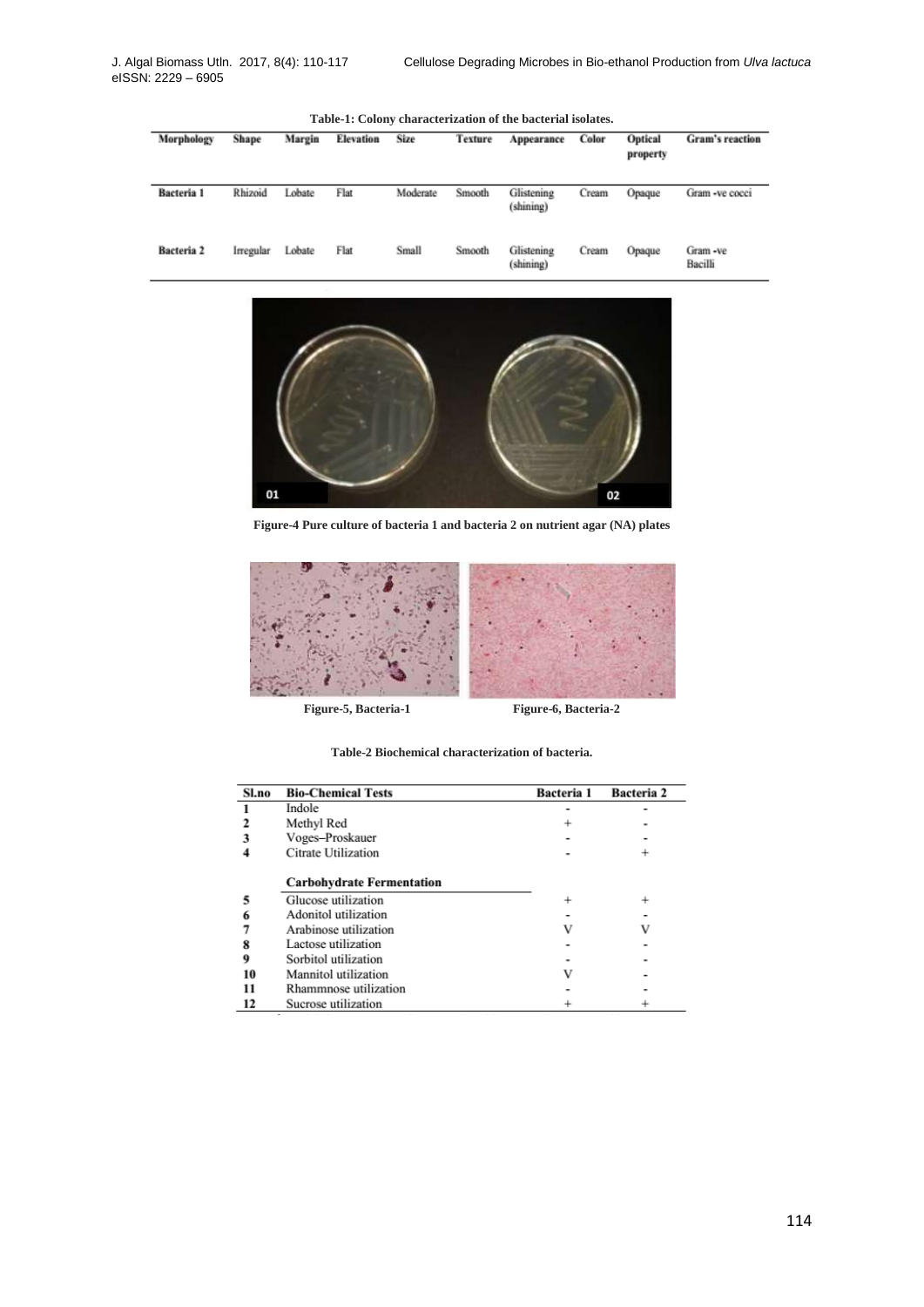eISSN: 2229 – 6905



**Figure-7 Congo red inhibition test for bacterial samples**

## *Characterization of the fungal isolates***:**

The preliminary test of fungal analysis was carried out by characterizing the fungal colony obtained (listed in table 3). The fungal isolates were pure cultured on potato dextrose agar substituted with 1% cellulose using the cork – borer method. Figure8 represents the culture plates of fungi and figure 9 represents the micrographs of the fungal spore.

|            | Table-3 Colony characterization of fungi |           |          |                     |                    |                |
|------------|------------------------------------------|-----------|----------|---------------------|--------------------|----------------|
| Morphology | Form                                     | Elevation | Margin   | <b>Color</b> of the | Color of the       | Identification |
|            |                                          |           |          | colony above        | colony behind      | by wet mount   |
| Fungi 1    | Irregular                                | Raised    | Curled   | White to black      | Creamish to yellow | Aspergillus    |
| Fungi 2    | Circular                                 | Convex    | Lobate   | Green               | Brown              | Trichoderma    |
| Fungi 3    | Filamentous                              | Nmbonate  | Undulate | White               | White to cream     | Rhizopus       |



**Figure-8 pure culture plates of fungi. 1** *Aspergillus sp***,** *2 Trichoderma***, 3** *Rhizopus*



**Figure-9 Micrographs of fungal spores. 1***. Aspergillus***, 2.***Trichoderma***, 3***.Rhizopus*

# *Fermentation***:**

The various inoculates along with their ethanol yield is provided in table 4 Moreover, the set-up for the development of inoculums is provide in figures 10 and 11 respectively.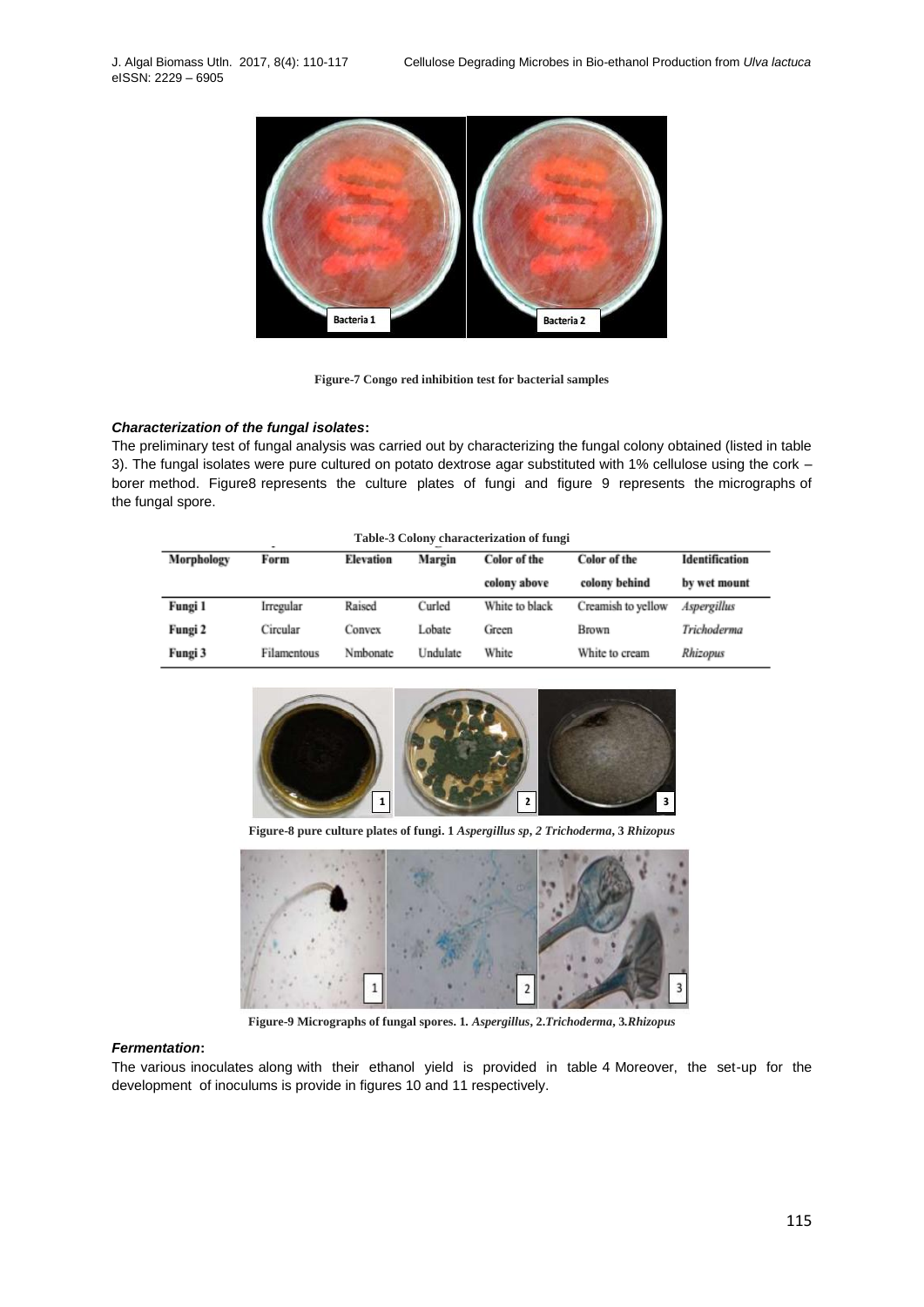| <b>Substrate</b> | <b>Combination of</b> | Incubation | time | Temperature   | <b>Ethanol</b> yield |
|------------------|-----------------------|------------|------|---------------|----------------------|
|                  | Organisms             | (days)     |      | $(^{\circ}C)$ | (g/L)                |
| Ulva             | Yeast                 | 3          |      | 28-30         | 16.69                |
| <b>Ulva</b>      | Bacteria 1            |            |      | 37            |                      |
|                  | Yeast                 | 3          |      | 28-30         | 18.09                |
| Ulva             | Bacteria <sub>2</sub> | 1          |      | 37            |                      |
|                  | Yeast                 | 3          |      | 28-30         | 17.71                |
| <b>Ulva</b>      | Trichoderma           | $3 - 4$    |      | 28-30         |                      |
|                  | Yeast                 | 3          |      | 28-30         | 19.55                |
| <b>Ulva</b>      | <b>Aspergillus</b>    | $3 - 4$    |      | 28-30         |                      |
|                  | Yeast                 | 3          |      | 28-30         | 24.98                |
| Ulva             | Rhizopus              | $3 - 4$    |      | 28-30         |                      |
|                  | Yeast                 | 3          |      | 28-30         | 18.22                |

**Table-4 Fermentation with various microbes (bacteria, fungi, yeast)**



**Figure-10 Fermentation of the seaweed sugar with** *Saccharomyces cerevisae*

**Figure-11 Fermentation set up for the production of ethanol using the isolated organism followed by** *Saccharomyces cerevisae*.

# *Yield of ethanol***:**

The combination of acid hydrolysed sample with yeast yielded 16.69 g/L of ethanol whereas with bacteria 1 and 2 yielded 18.09 g/L and 17.71 g/L of bio-ethanol respectively. Contrary to the bacterial and yeast samples, the fungal isolates *Aspergillus* has achieved the maximum yield of ethanol (24.98 g/L) followed by *Trichoderma*  (19.55 g/L) and *Rhizopus* (18.22 g/L) (Figure 12). The batch fermentation studies conducted with the bacterial, fungal and yeast isolates which showed relatively high bio-ethanol concentration in Aspergillus species and a low bio-ethanol concentration in yeast sp. The bacterial isolates showed a marginal difference in bio-ethanol concentration compared to the yeast sp. High bio-ethanol production in fungal sp. (*Aspergillu*s sp*.* followed by *Trichoderma* sp.) Is due to the presence of abundant extra-cellular cellulolytic enzymes and abilities to degrade cellulose rapidly.



**Figure-12 Yield of ethanol obtained from following organisms.**

# **Conclusion**

Biofuel is emerging as viable alternative to fossil oil resources. The current study focuses on the bioethanol prospects of estuarine macro algae – Ulva lactuca. Samples were collected from Kirubele region of Aghanashini estuary and the biomass was subjected to various macromolecular studies involving the